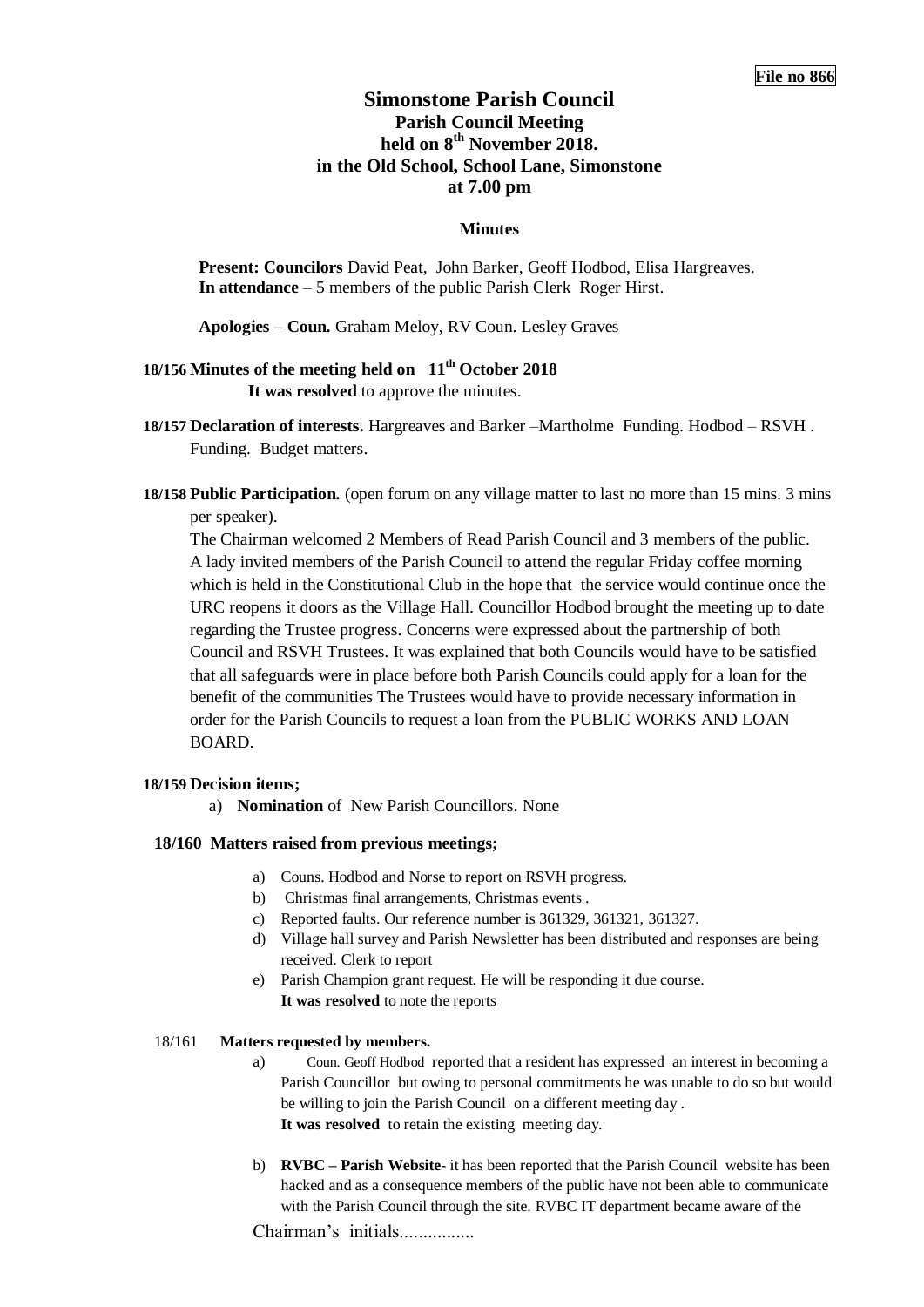- c) problems and disabled the messaging system which has prevented further routes for hackers to attack the system. It was pointed out that the programme had been updated in order for it to work correctly. A number of minutes need to be added as they have been unavailable for public viewing as required under the Transparency Legislation. **It was resolved** that measures be taken to ensure the continued operation of the Website. Clerk to report progress at the next Parish Council meeting.
- 18/162 **LCC** Road Closure Padiham Road, Sabden from its junction with Simonstone Road to its junction with Back Lane, Read. The prohibition will be operative daily from 0930 hours on Monday 7th January 2019 until 1530 hours on Wednesday 9th January 2019 or until completion of the works within this period.An alternative route for affected traffic is Padiham Road – Simonstone Road – Back Lane. **It was resolved to note the report**
- 18/163 **Winter weather information** Gritting updates are posted on the website and our social media channels. Website - www.lancashire.gov.uk/winter Twitter - www.twitter.com/lancashirecc Facebook - [www.facebook.com/lancashirecc](http://www.facebook.com/lancashirecc)  $\Box$  Winter bulletins are available.
- 18/164 **D**uring continuous severe weather we will also issue regular winter bulletins to keep you updated on the weather forecast and gritting activity. **It was resolved to note the report** .

#### **18/165 Correspondence**

a) Hammond field- A report of the Planning Appeal proceedings had been received and considered

**It was resolved** to note the report .

- b) Lengthsman –A meeting to be held on Thursday  $15<sup>th</sup>$  November 2018 at 7 pm at the Pendle Room, St Nicholas Church, Sabden. **2 representatives** are invited from each Council to attend. Sandra Silk & Sarah Dornan from Forest of Bowland AONB will attend. **It was resolved** that any member who was available would attend the meeting on behalf of the Parish Council.
- c) Newsletter responses A letter has been received requesting information about the process of management of the survey being pursued by the Parish Council. Members considered the request and it was felt that the points raised in the request were helpful and need to be considered.

**It was resolved** to inform the writer that the Parish Council felt that it was too early to make a formal response and the date for responses should be extended to the date set by Read Parish Council (30<sup>th</sup> November).

- d) Leads Library Theatre a programme of 4 plays had been offered for consideration in the early part of 2019. **It was resolved** that a performance of "Happy Jack", a comedy, should be arranged for the early part of the year.
- **18/166 Meeting of Read Parish Council,** Councilor Barker reported that the main part of the meeting was concerning the retention of the URC and the process of consulting the community on the proposal. Hammond Ground had also been discussed.

#### **It was resolved to note the report**

- **18/167 Martholme Greenway,** Councilor Barker reported that the Great Harwood section of the Greenway had been opened by Graham Jones, MP for Hyndburn and that 5 representatives of the County Council had been in attendance.
	- **a.** Time Technology has been approached regarding opening the footpath along the former Railway track.
	- **It was resolved** to note the report

Chairman's initials................